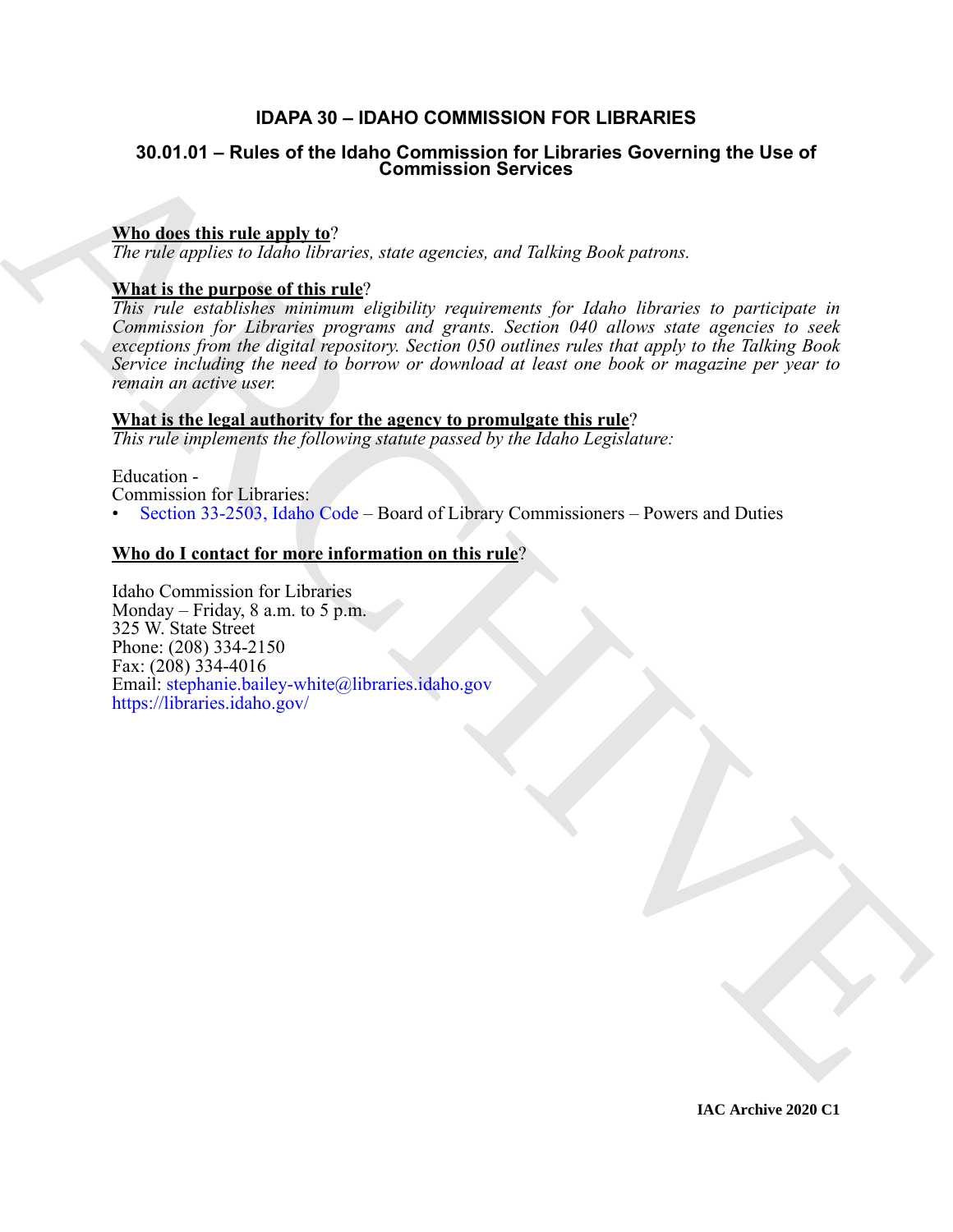# **Table of Contents**

### **IDAPA 30 - IDAHO COMMISSION FOR LIBRARIES** 30.01.01 - Rules of the Idaho Commission for Libraries **Governing the Use of Commission Services** 030. Request For Exemption From The Criteria For A Proposed Library District -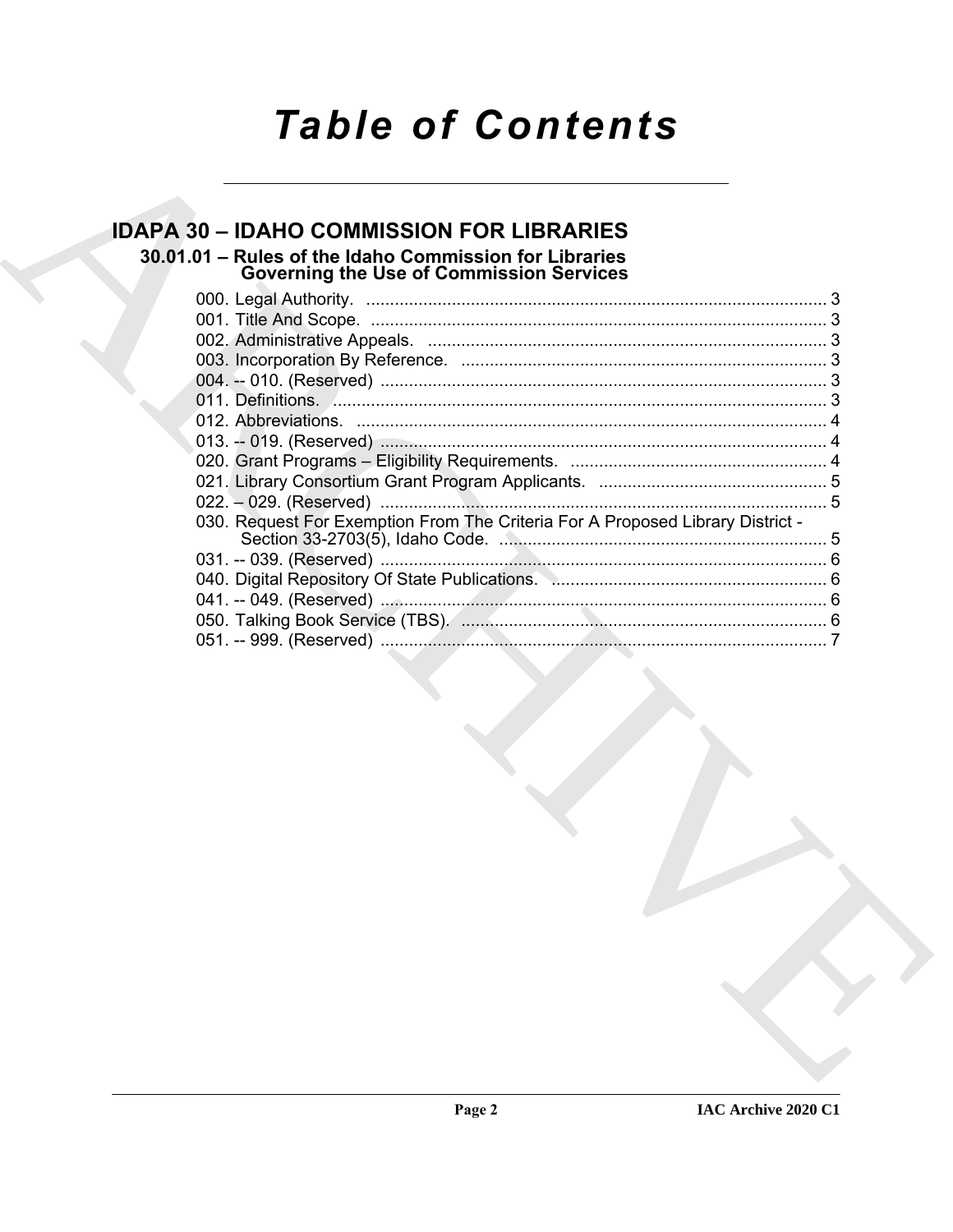### **IDAPA 30 – IDAHO COMMISSION FOR LIBRARIES**

#### **30.01.01 – RULES OF THE IDAHO COMMISSION FOR LIBRARIES GOVERNING THE USE OF COMMISSION SERVICES**

#### <span id="page-2-19"></span><span id="page-2-2"></span><span id="page-2-1"></span><span id="page-2-0"></span>**000. LEGAL AUTHORITY.**

In accordance with Section 33-2503(2), Idaho Code, the Board of Library Commissioners has the authority to promulgate rules for the proper conduct of business for the Idaho Commission for Libraries. (4-2-08)

#### <span id="page-2-20"></span><span id="page-2-3"></span>**001. TITLE AND SCOPE.**

**01. Title**. These rules are titled IDAPA 30.01.01, "Rules of the Idaho Commission for Libraries Governing the Use of Commission Services." (4-2-08)

<span id="page-2-8"></span>**02. Scope**. These rules govern the use of the Idaho Commission for Libraries services. (4-2-08)

#### <span id="page-2-4"></span>**002. ADMINISTRATIVE APPEALS.**

Appeals from the agency's denial of eligibility for grant funding or denial of a request for exemption from criteria for a proposed library district will be governed by the provisions of the Administrative Procedure Act, Title 67, Chapter 52, Idaho Code, and IDAPA 04.11.01, "Idaho Rules of Administrative Procedure of the Attorney General." (4-11-19)

#### <span id="page-2-18"></span><span id="page-2-5"></span>**003. INCORPORATION BY REFERENCE.**

The Library Services and Technology Act, 20 U.S.C.A. Section 9101, et. seq. Copies of the Library Services and Technology Act are available at the offices of the Commission and at Museum and Library Services website at https:/ /www.imls.gov/assets/1/AssetManager/MLSA\_2010\_asamended.pdf

#### <span id="page-2-6"></span>**004. -- 010. (RESERVED)**

#### <span id="page-2-9"></span><span id="page-2-7"></span>**011. DEFINITIONS.**

<span id="page-2-10"></span>

|                                                                                                                     |  |  | <b>Academic Library.</b> A library organized and operating as part of an institution of higher education. |  |  |
|---------------------------------------------------------------------------------------------------------------------|--|--|-----------------------------------------------------------------------------------------------------------|--|--|
| An academic library may be, or be part of, a registered non-profit organization with tax exempt status. $(4-11-19)$ |  |  |                                                                                                           |  |  |

<span id="page-2-11"></span>**02. Board**. The Idaho Board of Library Commissioners as established in Title 33, Chapter 25, Idaho  $\text{Code.} \tag{4-2-08}$ 

**03. Commission**. The Idaho Commission for Libraries as established in Title 33, Chapter 25, Idaho Code. (4-2-08)

<span id="page-2-13"></span><span id="page-2-12"></span>**04. Library Clientele**. The clientele of a library is dependent upon the type of library: (4-2-08)

**a.** Academic library. The students, staff, and faculty of the academic institution. (4-2-08)

**b.** Public library. The residents of the library's legal service area, as defined by the boundaries of its jurisdiction, and any non-residents as further defined by the library board's policies and contracts. (4-2-08)

**c.** School library. The students, staff, and faculty of the school or school district. (4-2-08)

<span id="page-2-15"></span><span id="page-2-14"></span>**d.** Special library. The patrons of the individual library or its parent institution, or both. (4-2-08)

**COVERNING THE USE OF COMMISSION SERVICES**<br>
A[RC](https://www.imls.gov/assets/1/AssetManager/MLSA_2010_asamended.pdf)HIVENTIVENTY, A DESCRIPTION CONTRACT AND CONTRACT AND CONTRACT CONTRACT CONTRACT AND CONTRACT AND CONTRACT CONTRACT AND CONTRACT AND CONTRACT AND CONTRACT AND CONTRACT AND CO **05. Library Consortia**. A local, regional, statewide, or interstate cooperative association of library entities which provides for the systematic and effective coordination of the resources of academic, public, school, and special libraries for improved services for the clientele of the member library entities. (4-2-08)

**06. Public Library**. A library organized and operating in compliance with Title 33, Chapter 26 or Title 33, Chapter 27, Idaho Code. (4-2-08)

**07. School Library**. A library organized and operating as part of a primary or secondary school, or both, or school district. Also called a school library media center. (4-2-08)

<span id="page-2-17"></span><span id="page-2-16"></span>**08. Special Library**. A library that is not an academic, public, or school library, usually organized to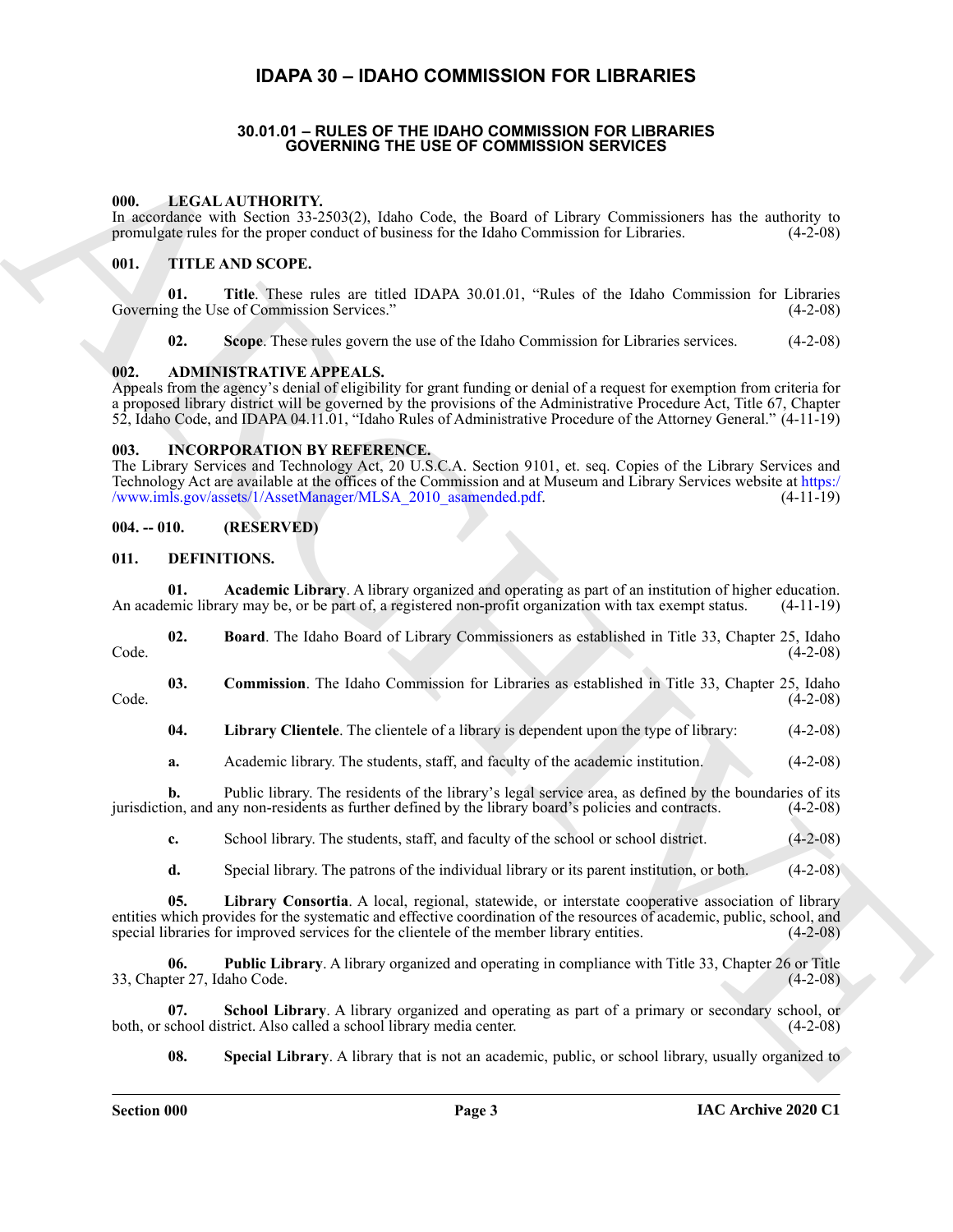#### <span id="page-3-5"></span><span id="page-3-4"></span><span id="page-3-3"></span><span id="page-3-0"></span>**012. ABBREVIATIONS.**

|                                        | <b>Idaho Commission for Libraries</b>                                                                                                                                                                                                                                                           | <b>Governing the Use of Commssion Services</b>                                                         |             |  |  |  |
|----------------------------------------|-------------------------------------------------------------------------------------------------------------------------------------------------------------------------------------------------------------------------------------------------------------------------------------------------|--------------------------------------------------------------------------------------------------------|-------------|--|--|--|
|                                        | meet a specialized mission and operating with a specialized collection, or to serve a specialized clientele. A special<br>library may be a tribal, military or correctional institution library, or one that is, or is part of, a registered non-profit<br>organization with tax exempt status. |                                                                                                        | $(4-11-19)$ |  |  |  |
| 012.                                   | <b>ABBREVIATIONS.</b>                                                                                                                                                                                                                                                                           |                                                                                                        |             |  |  |  |
| 01.                                    | LiLI. Libraries Linking Idaho.                                                                                                                                                                                                                                                                  |                                                                                                        | $(4-2-08)$  |  |  |  |
| 02.                                    | LSTA. Library Services and Technology Act.                                                                                                                                                                                                                                                      |                                                                                                        | $(4-2-08)$  |  |  |  |
| $013. - 019.$                          | (RESERVED)                                                                                                                                                                                                                                                                                      |                                                                                                        |             |  |  |  |
| 020.                                   | <b>GRANT PROGRAMS - ELIGIBILITY REQUIREMENTS.</b>                                                                                                                                                                                                                                               |                                                                                                        |             |  |  |  |
| 01.                                    | <b>Program Applicants.</b> Any grant program library applicant will meet the following eligibility requirements:                                                                                                                                                                                | General Eligibility Requirements for Public, School, Academic, and Special Library Grant               | $(4-11-19)$ |  |  |  |
| a.<br>services.                        |                                                                                                                                                                                                                                                                                                 | The library consists of a specific, permanent space exclusively designated for providing library       | $(4-2-08)$  |  |  |  |
| b.                                     |                                                                                                                                                                                                                                                                                                 | The library collects, provides, and coordinates access to library materials.                           | $(4-2-08)$  |  |  |  |
| c.                                     | The library serves its clientele free of charge.                                                                                                                                                                                                                                                |                                                                                                        | $(4-2-08)$  |  |  |  |
| d.<br>(5) hours per week.              |                                                                                                                                                                                                                                                                                                 | The library maintains regular hours of operation posted at the library door, and is open at least five | $(4-11-19)$ |  |  |  |
| e.<br>year.                            |                                                                                                                                                                                                                                                                                                 | The library has complied with previous Commission grant conditions during the preceding fiscal         | $(4-11-19)$ |  |  |  |
| f.                                     |                                                                                                                                                                                                                                                                                                 | The library has at least one (1) paid staff member responsible for the daily operation of the library. | $(4-11-19)$ |  |  |  |
|                                        | sectarian, or religious denomination (Idaho State Constitution, Article IX, Section 5).                                                                                                                                                                                                         | The library is not affiliated with any school, university or organization controlled by any church,    | $(4-11-19)$ |  |  |  |
| h.<br>Commission for that purpose.     |                                                                                                                                                                                                                                                                                                 | The library seeking to participate in any grant program must apply on forms provided by the            | $(4-11-19)$ |  |  |  |
| 02.                                    | Applicants. In addition to the criteria set forth in Subsection 020.01 of these rules, any grant program school or<br>academic library applicant will also meet the following requirements:                                                                                                     | Additional Eligibility Requirements for School and Academic Library Grant Program                      | $(4-11-19)$ |  |  |  |
| a.                                     | For school libraries, the school maintains a space that:                                                                                                                                                                                                                                        |                                                                                                        | $(4-11-19)$ |  |  |  |
| $\mathbf{i}$ .<br>teacher's classroom; |                                                                                                                                                                                                                                                                                                 | Is dedicated to library services, and is not space solely used for other instructions, such as a       | $(4-11-19)$ |  |  |  |
| ii.<br>students and staff;             |                                                                                                                                                                                                                                                                                                 | Houses books and other tools supporting the curriculum, research and reading requirements of           | $(4-11-19)$ |  |  |  |
| iii.                                   | Is accessible for the students, teachers and staff at the school; and                                                                                                                                                                                                                           |                                                                                                        | $(4-11-19)$ |  |  |  |
| b.<br>Colleges and Universities.       |                                                                                                                                                                                                                                                                                                 | For academic libraries, the academic institution is accredited by the Northwest Commission on          | $(4-11-19)$ |  |  |  |
|                                        |                                                                                                                                                                                                                                                                                                 |                                                                                                        |             |  |  |  |

#### <span id="page-3-8"></span><span id="page-3-7"></span><span id="page-3-6"></span><span id="page-3-2"></span><span id="page-3-1"></span>**020. GRANT PROGRAMS – ELIGIBILITY REQUIREMENTS.**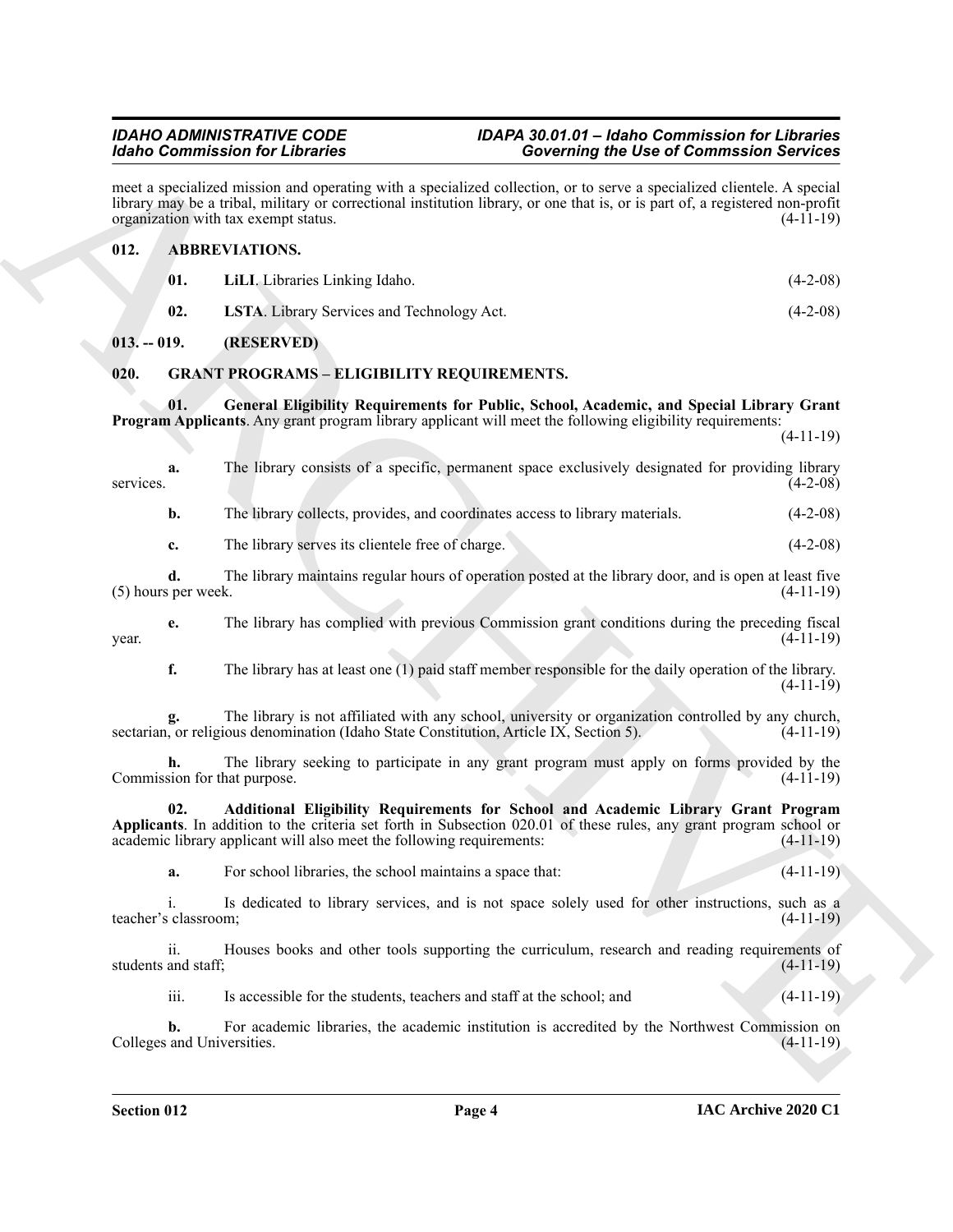#### <span id="page-4-3"></span>*IDAHO ADMINISTRATIVE CODE IDAPA 30.01.01 – Idaho Commission for Libraries Idaho Commission for Libraries Governing the Use of Commssion Services*

**Example Solution Contributes** Constraints for **Poission Profession** Solution 11.<br>
at the contribute state in the contribute of the contribute of the contribute of the contribute of the contribute of the contribute of th **03. Additional Eligibility Requirements for Public Library Grant Program Applicants**. In addition to the criteria set forth in Subsection 020.01 of these rules, any grant program public library applicant will also meet the following requirements: (4-11-19) **a.** The library is established and operating in compliance with Title 33, Chapter 26 or Title 33, Chapter 27, Idaho Code. (4-2-08) **b.** The library is open to the general public and does not charge a fee to any resident of its legal service area for any basic library service. Basic library services include: (4-11-19) i. Access during posted operating hours to library collections and the internet. (4-11-19) ii. Circulation of library materials, regardless of format. (4-2-08) iii. Access to interlibrary loan services. Postage charges for interlibrary loans are assumed by the library, not the user. (4-2-08) iv. Reference services, regardless of format. (4-2-08) **c.** The library has a completed annual "Idaho Public Library Survey" for the preceding fiscal year accepted by, and on file at, the Commission. (4-11-19) **d.** The library has adopted a written internet safety policy that has been reviewed within the last three (3) years by the library's board of trustees and is posted at the library. (4-11-19) **e.** The library maintains a web presence that provides current information about, or access to, its services including: (4-11-19) i. Library contact information. (4-11-19) ii. Link to the LiLI Portal or to the LiLI Databases with the "funded by LiLI" icon. (4-11-19) **021. LIBRARY CONSORTIUM GRANT PROGRAM APPLICANTS.** In addition to the criteria set forth in Subsection 020.01 of these rules, any grant program library consortium applicant will have a formal organizational structure with at least the following elements in place: (4-11-19) will have a formal organizational structure with at least the following elements in place: **01. Name**. A name for the consortium. (4-2-08) **02. Identification Number**. A tax identification number or an employer identification number (EIN) for the consortium. **03. Members List**. A list of all the members. (4-2-08) **04. Governance Structure**. A representative governance structure and the name or names of the individuals with leadership roles and responsibilities identified. (4-2-08) **05. Funding Mechanism**. A sustaining funding mechanism supported in part by local funds from the members involved. (4-2-08) **06. Agreement or By-Laws**. A cooperative agreement or by-laws of the organization signed by each member.  $(4-2-08)$ 

#### <span id="page-4-11"></span><span id="page-4-2"></span>**030. REQUEST FOR EXEMPTION FROM THE CRITERIA FOR A PROPOSED LIBRARY DISTRICT - SECTION 33-2703(5), IDAHO CODE.**

<span id="page-4-10"></span><span id="page-4-9"></span><span id="page-4-8"></span><span id="page-4-7"></span><span id="page-4-6"></span><span id="page-4-5"></span><span id="page-4-4"></span><span id="page-4-1"></span><span id="page-4-0"></span>**022. – 029. (RESERVED)**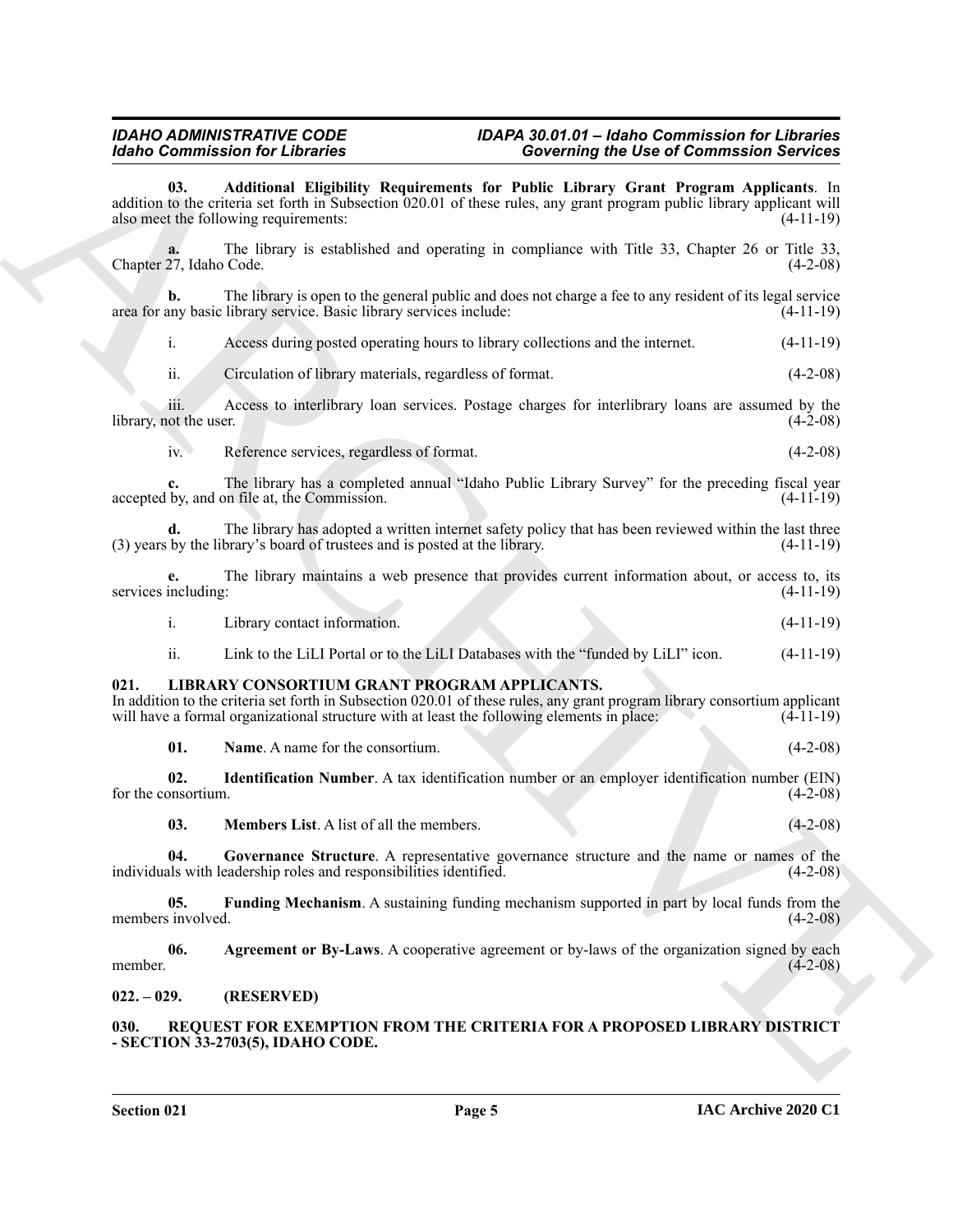#### *IDAHO ADMINISTRATIVE CODE IDAPA 30.01.01 – Idaho Commission for Libraries Idaho Commission for Libraries Governing the Use of Commssion Services*

<span id="page-5-5"></span>**01. Exemption Requests**. An applicant requesting exemption must apply on forms provided by the Commission and submit the completed application at least six (6) months prior to the election to be conducted to establish the district. (4-2-08)

**02. Factors in Evaluating the Request for Exemption**. In reviewing applications for exemption, the following factors will be considered: (4-2-08)

<span id="page-5-6"></span>**a.** Service plan and budget. (4-2-08)

i. Will the proposed district meet the Commission's LSTA grant eligibility requirements? (4-2-08)

ii. Is there an awareness of current trends in library service and the ability to offer new services as the dentified? (4-2-08) need is identified?

iii. Is the proposed budget commensurate with the service plan?  $(4-2-08)$ 

iv. Is the district as described likely to be able to sustain a level of library services that is consistent with state plans? (4-2-08)

**b.** Proposed boundaries, population size, and levy. (4-2-08)

i. Have the organizers investigated all reasonable alternatives, including those identified by Commission staff?

ii. Have the organizers met with neighboring library boards to discuss possible annexation or tion? Have those neighboring boards indicated that they are not interested? (4-2-08) combination? Have those neighboring boards indicated that they are not interested?

iii. Does area history suggest the election is not likely to pass with expanded boundaries? (4-2-08)

- iv. Is the proposal part of a plan to use the proposed district as a stepping stone to a larger district? (4-2-08)
- **c.** Anticipated impact in the event exemption is not granted. (4-2-08) i. Will current services significantly decline? (4-2-08)
- ii. Will the long-term effects be so negative that library service will be badly damaged in the long run?

#### <span id="page-5-0"></span>**031. -- 039. (RESERVED)**

#### <span id="page-5-4"></span><span id="page-5-1"></span>**040. DIGITAL REPOSITORY OF STATE PUBLICATIONS.**

**Example in the second stress of the stress of the second stress of the second stress of the second stress of the second stress of the second stress of the second stress of the second stress of the second stress of the s** All state publications intended for distribution to the public must be deposited with the Commission according to Section 33-2505, Idaho Code. The Board may, however, grant exemptions from Section 33-2505, Idaho Code, for any publication or class of publications in the interest of economy and efficiency. Exemption requests may be made by state agencies or the State Librarian. Any formal Board action will be documented in the Board minutes and communicated to the requestor. (3-20-20)

#### <span id="page-5-2"></span>**041. -- 049. (RESERVED)**

### <span id="page-5-3"></span>**050. TALKING BOOK SERVICE (TBS).**

#### <span id="page-5-8"></span><span id="page-5-7"></span>**01. Patron Status**. (3-29-10)

**a.** Active status. To remain active, users must borrow or download at least one (1) book per year or e to at least one (1) magazine provided through the service. (4-11-19) subscribe to at least one  $(1)$  magazine provided through the service.

 $(4-2-08)$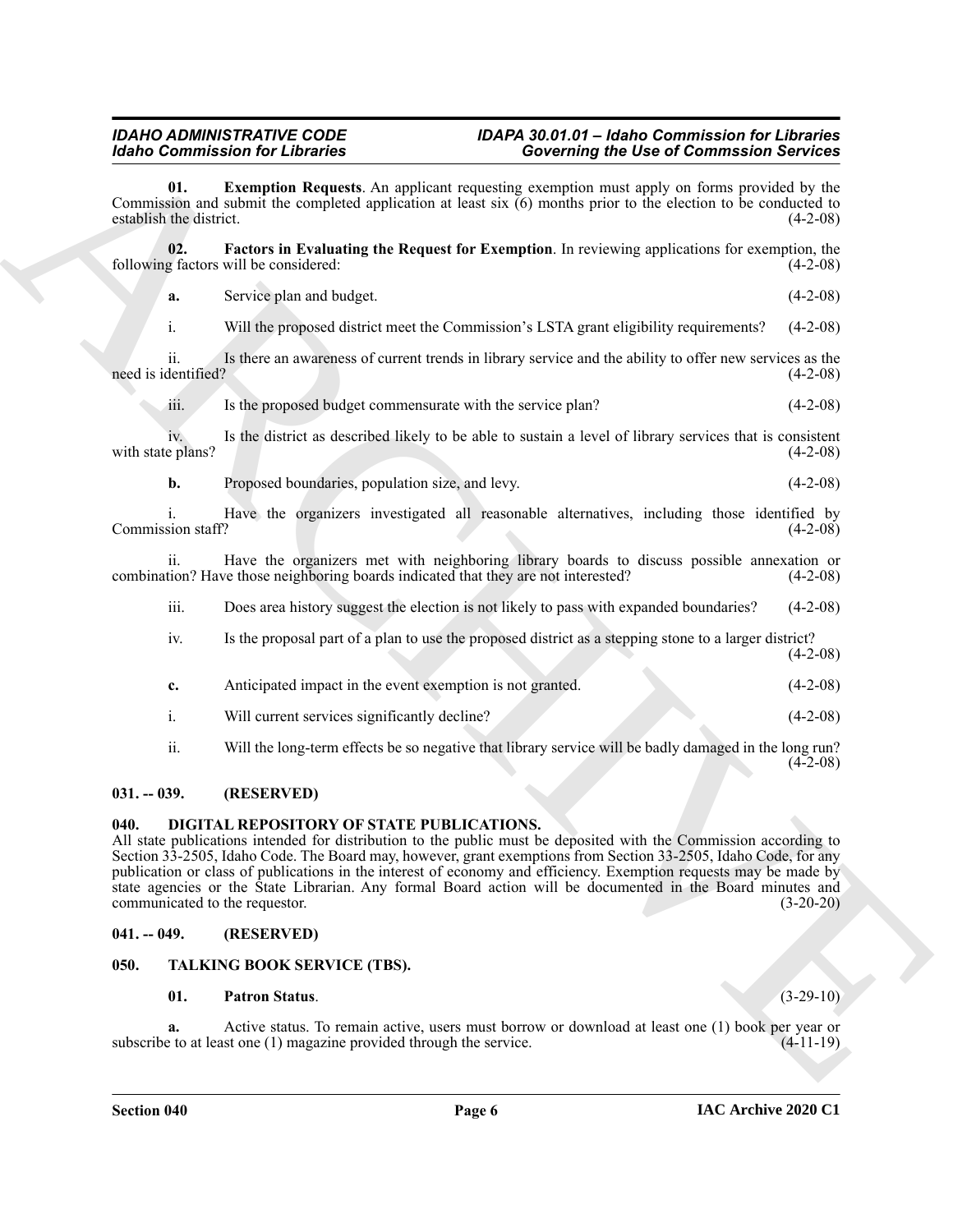#### *IDAHO ADMINISTRATIVE CODE IDAPA 30.01.01 – Idaho Commission for Libraries Idaho Commission for Libraries Governing the Use of Commssion Services*

**b.** Changes of status. The user must notify the Talking Book Service of address changes, a desire to exervice exervice transfer to another state. (3-29-10) cancel the service, and temporary or permanent service transfer to another state.

#### <span id="page-6-2"></span>**02. Materials Loaned**. (3-29-10)

**a.** Formats. Audio and Braille books, magazines, and print/Braille books are loaned free to eligible dusers. The Talking Book Service keeps records of all loans. (4-11-19) registered users. The Talking Book Service keeps records of all loans.

**Example Commutation for Liesuwe Theorem can be also that the state of Commutation Service 2<br>
Service 2 and the state of Commutation Service Commutation Service 2 and the state of Commutation Service 2<br>
Service 2 and the b.** Equipment. Equipment necessary to listen to audio materials will be loaned for as long as the user meets National Library Service eligibility requirements and is using the equipment to listen to materials provided by the Talking Book Service. Materials received from sources other than the Talking Book Service do not qualify for continuance of service. Playback equipment needing repair must be returned to the Talking Book Service. A replacement will be provided upon request. The user should not attempt to repair the playback equipment or replace the battery.  $(4-11-19)$ 

**c.** Sharing materials. Users may not lend Talking Book Service materials or equipment to other (3-29-10) persons.  $(3-29-10)$ 

#### <span id="page-6-1"></span>**03. Circulation**. (3-29-10)

**a.** Number of titles loaned. The Board will establish the maximum number of titles each user may request and that information is available at the Commission office. Once a user reaches the established maximum number of titles, no additional titles will be sent in that format until outstanding titles are returned. A user may request a change in the number of titles received at any time, up to the maximum. (3-29-12)

**b.** Loan periods. The Board will establish loan periods for all titles and that information is available at the Commission office. (3-29-12)

**c.** Overdue materials. Users are urged to return materials promptly so they can be circulated to other patrons. (3-29-12)

**d.** Fines. No fines are levied for materials returned later than the circulation due date.  $(3-29-10)$ 

**e.** Returning materials. Materials can be returned free via the United State Postal Service using Free or the Blind mailing cards. Place materials in a mailbox or take them to the Post Office. (3-29-10) Matter for the Blind mailing cards. Place materials in a mailbox or take them to the Post Office.

**04. Service Suspension**. If any of the rules of Section 050 of these rules are repeatedly violated, the user's service may be suspended pursuant to the following suspension procedure: (3-29-10)

<span id="page-6-3"></span>**a.** Service staff will discuss the violation with the user. (3-29-10)

**b.** A warning letter will be sent to the user that summarizes the discussion and the violation. The user will have an opportunity to reply within ten (10) business days. (3-29-10)

**c.** If rule violations continue, a second warning letter will be sent citing the earlier warning letter and listing examples of subsequent violations. The service can be suspended for up to six (6) months. A specific date to reinstate service will be included in this letter. The user will have an opportunity to reply within ten (10) business days. (3-29-10)

**d.** When service is reinstated, a letter will be sent notifying the user of reinstatement of service and reminding the user that further documented violations will result in another suspension of service. (3-29-10)

#### <span id="page-6-0"></span>**051. -- 999. (RESERVED)**